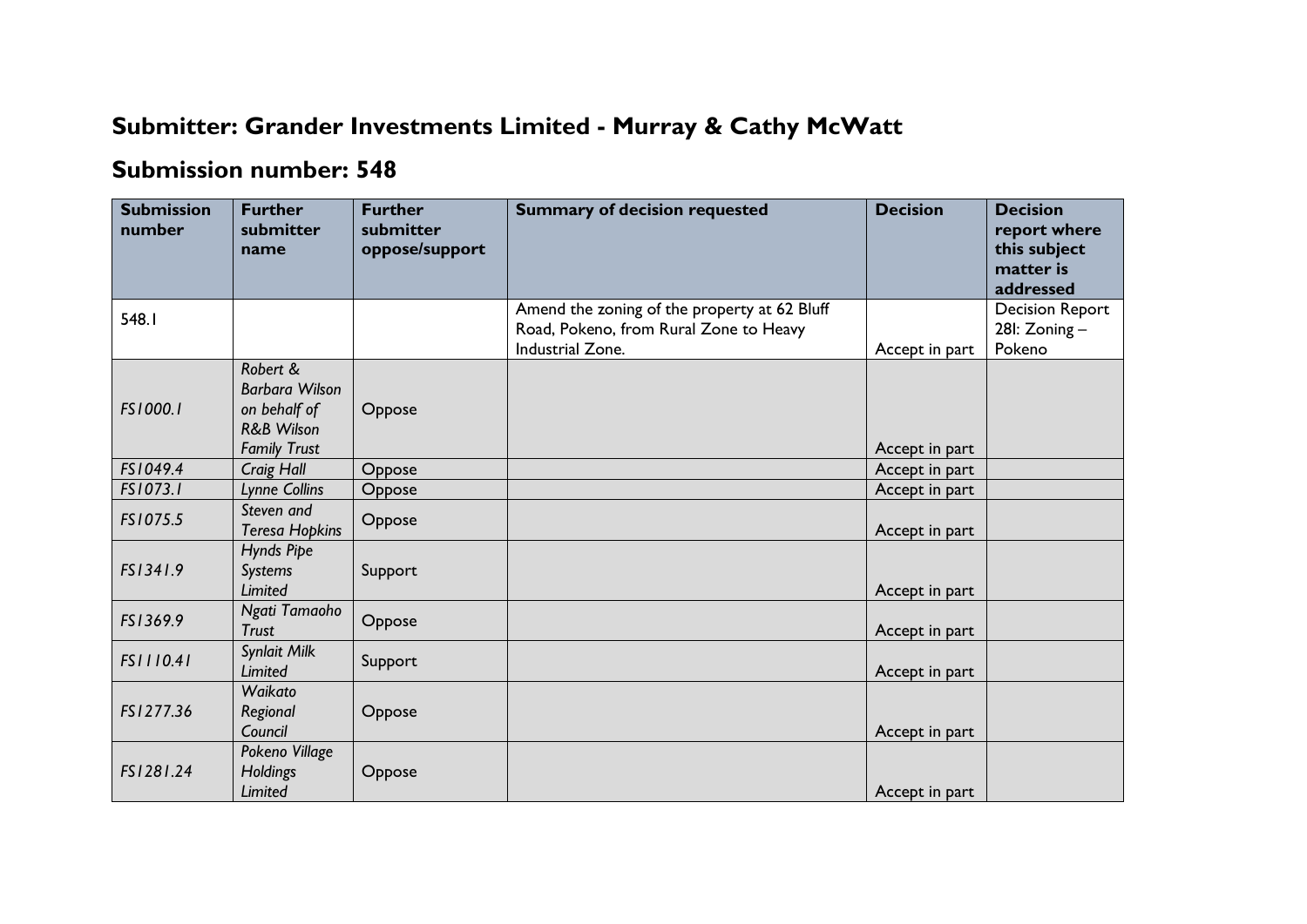| FS1306.10  | <b>Hynds</b><br>Foundation                | Support |                                                                                                                                                                                                                                                                                                                                                       | Accept in part |                                                                  |
|------------|-------------------------------------------|---------|-------------------------------------------------------------------------------------------------------------------------------------------------------------------------------------------------------------------------------------------------------------------------------------------------------------------------------------------------------|----------------|------------------------------------------------------------------|
| FS1322.10  | Synlait Milk                              | Support |                                                                                                                                                                                                                                                                                                                                                       | Accept in part |                                                                  |
| FS1377.134 | <b>Havelock</b><br><b>Village Limited</b> | Oppose  |                                                                                                                                                                                                                                                                                                                                                       | Accept in part |                                                                  |
| FS1388.768 | Mercury NZ<br>Limited for<br>Mercury E    | Oppose  |                                                                                                                                                                                                                                                                                                                                                       | Accept in part |                                                                  |
| 548.2      |                                           |         | Delete the Significant Natural Area on the<br>property at 62 Bluff Road, Pokeno, identified as a<br>wetland. AND Retain the Significant Natural<br>Area on the property at 62 Bluff Road, Pokeno<br>identified as boulder stream (see diagram<br>attached to the submission).                                                                         | Accept         | <b>Decision Report</b><br>9: Significant<br><b>Natural Areas</b> |
| FS1306.11  | <b>Hynds</b><br>Foundation                | Support |                                                                                                                                                                                                                                                                                                                                                       | Accept         |                                                                  |
| FS1341.10  | Hynds Pipe<br>Systems<br><b>Limited</b>   | Support |                                                                                                                                                                                                                                                                                                                                                       | Accept         |                                                                  |
| FS1293.117 | Department of<br>Conservation             | Oppose  |                                                                                                                                                                                                                                                                                                                                                       | Reject         |                                                                  |
| 548.3      |                                           |         | Amend the definition of "cleanfill" in Chapter 13<br>Definitions, to be more consistent with<br>WasteMINZ definition.                                                                                                                                                                                                                                 | Accept         | <b>Decision Report</b><br>30: Definitions                        |
| 548.4      |                                           |         | Amend the definition for "Waste management<br>facility" in Chapter 13 Definitions, as follows:<br>waste management facilities include: disposal of<br>waste to land (excluding cleanfill), landfills,<br>eleanfills, commercial composting operations,<br>recovery operations, transfer stations, recycling<br>centres and resource recovery centres. | Reject         | <b>Decision Report</b><br>30: Definitions                        |
| 548.5      |                                           |         | Retain Policy 4.1.6 (a) Commercial and Industrial<br>Activities, as notified.                                                                                                                                                                                                                                                                         | Reject         | <b>Decision Report</b><br>5: Strategic<br><b>Directions</b>      |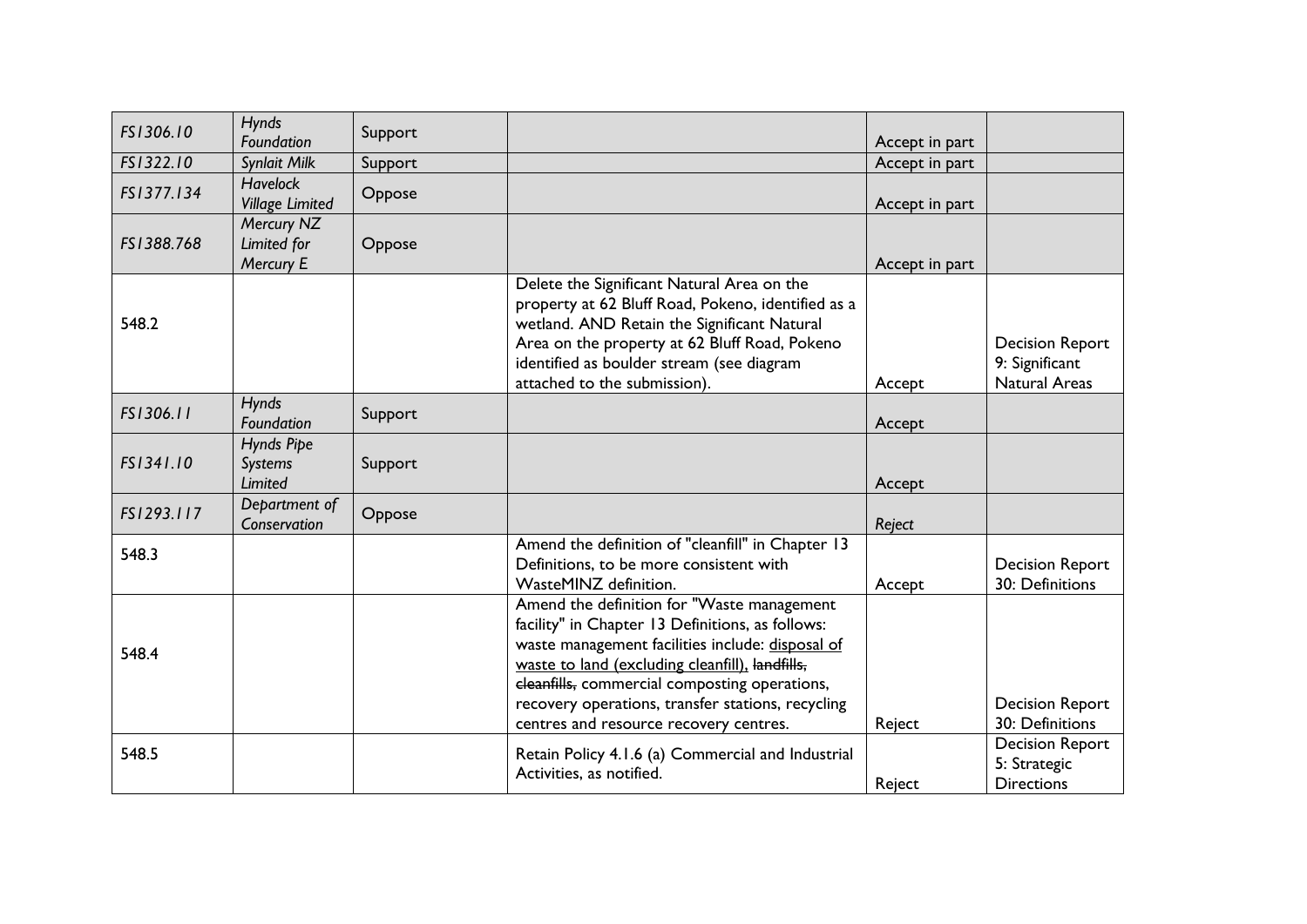| FS1306.12  | <b>Hynds</b><br>Foundation             | Support |                                                                                                                                                                                                                                                                                                                                                                                                                     | Reject         |                                                             |
|------------|----------------------------------------|---------|---------------------------------------------------------------------------------------------------------------------------------------------------------------------------------------------------------------------------------------------------------------------------------------------------------------------------------------------------------------------------------------------------------------------|----------------|-------------------------------------------------------------|
| FS1388.769 | Mercury NZ<br>Limited for<br>Mercury E | Oppose  |                                                                                                                                                                                                                                                                                                                                                                                                                     | Accept         |                                                             |
| 548.6      |                                        |         | Amend Policy 4.1.6 (b) Commercial and<br>Industrial Activities, as follows: "Industry is only<br>to be located in enabled in identified Industrial<br>Zones and the industrial strategic growth nodes<br>of"                                                                                                                                                                                                        | Reject         | <b>Decision Report</b><br>5: Strategic<br><b>Directions</b> |
| FS1110.15  | Synlait Milk<br><b>Limited</b>         | Support |                                                                                                                                                                                                                                                                                                                                                                                                                     | Reject         |                                                             |
| FS1306.13  | <b>Hynds</b><br>Foundation             | Support |                                                                                                                                                                                                                                                                                                                                                                                                                     | Reject         |                                                             |
| FS1322.11  | Synlait Milk                           | Support |                                                                                                                                                                                                                                                                                                                                                                                                                     | Reject         |                                                             |
| FS1388.770 | Mercury NZ<br>Limited for<br>Mercury E | Oppose  |                                                                                                                                                                                                                                                                                                                                                                                                                     | Accept         |                                                             |
| 548.7      |                                        |         | Retain Objective 4.6.1 Economic Growth of<br>Industry, as notified.                                                                                                                                                                                                                                                                                                                                                 | Accept in Part | <b>Decision Report</b><br>21: Industrial<br>Zones           |
| FS1306.14  | <b>Hynds</b><br>Foundation             | Support |                                                                                                                                                                                                                                                                                                                                                                                                                     | Accept in Part |                                                             |
| FS1388.771 | Mercury NZ<br>Limited for<br>Mercury E | Oppose  |                                                                                                                                                                                                                                                                                                                                                                                                                     | Accept in Part |                                                             |
| 548.8      |                                        |         | Retain Policy 4.6.2 Provide Industrial Zones with<br>different functions, except for the amendments<br>sought below AND Amend Policy 4.6.2 Provide<br>Industrial Zones with different functions as<br>follows: (a) Recognise and provide for a variety<br>of industrial activities within two industrial zones<br>that have different functions depending on their<br>purpose and effects as follows: (i)Industrial | Reject         | <b>Decision Report</b><br>21: Industrial<br>Zones           |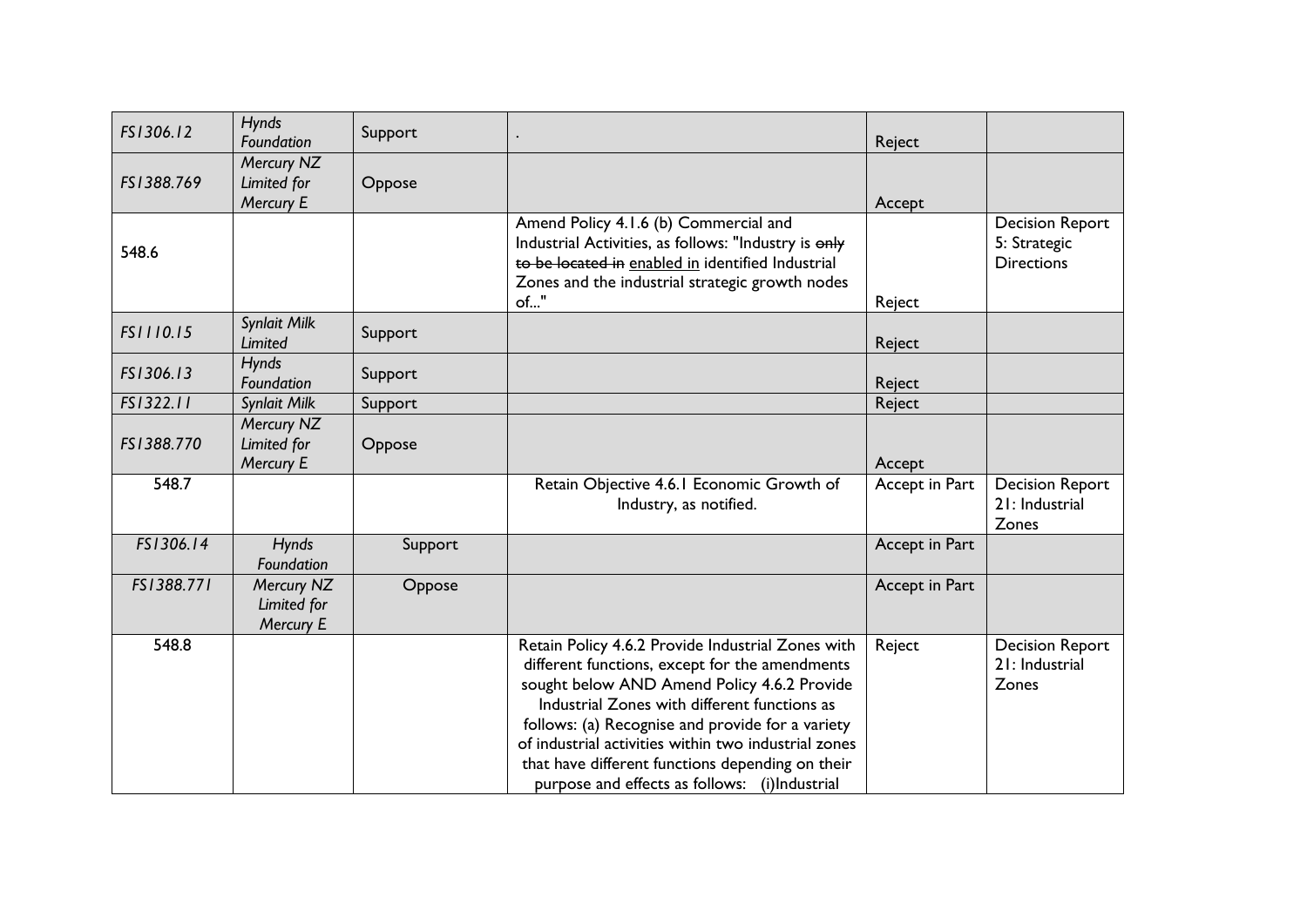|            |                                        |         | Zone A. Recognise and provide for a range of<br>industrial, waste management and other<br>compatible activities that can operate in close<br>proximity to more sensitive zones due to the<br>nature and relatively limited effects of these<br>activities, including visual impact from buildings<br>and associated parking and loading spaces,<br>outdoor storage, lighting, noise, odour and<br>traffic, subject to appropriate separation<br>distances. (ii) Heavy Industrial Zone A.<br>Recognise and provide for a range of industrial,<br>waste management and other compatible<br>activities that generate potentially significant<br>effects on more sensitive zones, including<br>relatively high levels of visual impact from<br>buildings and associated parking and loading<br>spaces, outdoor storage, lighting, noise, odour<br>and heavy traffic, subject to appropriate<br>separation distances. |                |                                                   |
|------------|----------------------------------------|---------|------------------------------------------------------------------------------------------------------------------------------------------------------------------------------------------------------------------------------------------------------------------------------------------------------------------------------------------------------------------------------------------------------------------------------------------------------------------------------------------------------------------------------------------------------------------------------------------------------------------------------------------------------------------------------------------------------------------------------------------------------------------------------------------------------------------------------------------------------------------------------------------------------------------|----------------|---------------------------------------------------|
| FS1306.15  | Hynds<br>Foundation                    | Support |                                                                                                                                                                                                                                                                                                                                                                                                                                                                                                                                                                                                                                                                                                                                                                                                                                                                                                                  | Reject         |                                                   |
| FS1388.772 | Mercury NZ<br>Limited for<br>Mercury E | Oppose  |                                                                                                                                                                                                                                                                                                                                                                                                                                                                                                                                                                                                                                                                                                                                                                                                                                                                                                                  | Accept         |                                                   |
| 548.9      |                                        |         | Retain Policy 4.6.3 Maintain a sufficient supply of<br>Industrial Land.                                                                                                                                                                                                                                                                                                                                                                                                                                                                                                                                                                                                                                                                                                                                                                                                                                          | Accept in Part | <b>Decision Report</b><br>21: Industrial<br>Zones |
| FS1049.1   | Craig Hall                             | Oppose  |                                                                                                                                                                                                                                                                                                                                                                                                                                                                                                                                                                                                                                                                                                                                                                                                                                                                                                                  | Accept in Part |                                                   |
| FS1306.16  | <b>Hynds</b><br>Foundation             | Support |                                                                                                                                                                                                                                                                                                                                                                                                                                                                                                                                                                                                                                                                                                                                                                                                                                                                                                                  | Accept in Part |                                                   |
| FS1388.773 | Mercury NZ<br>Limited for<br>Mercury E | Oppose  |                                                                                                                                                                                                                                                                                                                                                                                                                                                                                                                                                                                                                                                                                                                                                                                                                                                                                                                  | Accept in Part |                                                   |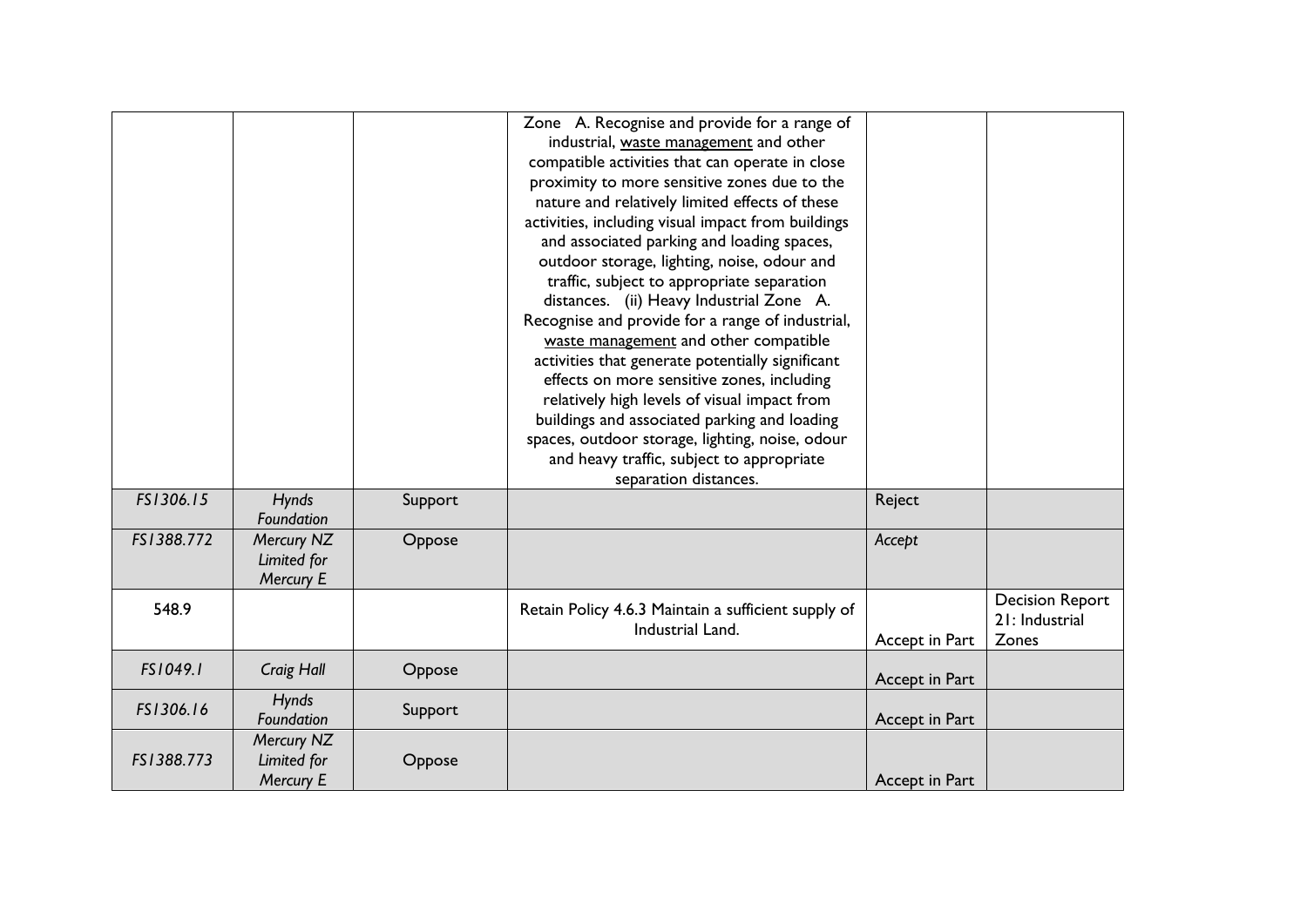| 548.10     |                                                 |         | Add a new definition for "Cleanfill facility" in<br>Chapter 13 Definitions, as follows: A facility<br>where clean fill material is Accepted for disposal<br>Storage and use of clean fill material<br>Excludes:<br>within an earthworks site for the purpose of<br>engineering contours for specific activities;<br>Placement of clean fill material associated with<br>road construction and road maintenance<br>activities; and Onsite storage and use of<br>overburden or aggregate by-product that is clean<br>fill material associated with mineral extraction<br>activities. | Reject | <b>Decision Report</b><br>30: Definitions         |
|------------|-------------------------------------------------|---------|------------------------------------------------------------------------------------------------------------------------------------------------------------------------------------------------------------------------------------------------------------------------------------------------------------------------------------------------------------------------------------------------------------------------------------------------------------------------------------------------------------------------------------------------------------------------------------|--------|---------------------------------------------------|
| FS1388.774 | Mercury NZ<br>Limited for<br><b>Mercury E</b>   | Oppose  |                                                                                                                                                                                                                                                                                                                                                                                                                                                                                                                                                                                    | Accept |                                                   |
| 548.11     |                                                 |         | Retain Policy 4.6.5 Recognition of Industrial<br>Activities Outside of Urban Areas, as notified.                                                                                                                                                                                                                                                                                                                                                                                                                                                                                   | Reject | <b>Decision Report</b><br>21: Industrial<br>Zones |
| FS1306.17  | <b>Hynds</b><br>Foundation                      | Support |                                                                                                                                                                                                                                                                                                                                                                                                                                                                                                                                                                                    | Reject |                                                   |
| FS1388.775 | Mercury NZ<br>Limited for<br>Mercury E          | Oppose  |                                                                                                                                                                                                                                                                                                                                                                                                                                                                                                                                                                                    | Accept |                                                   |
| 548.12     |                                                 |         | Amend Policy 5.3.13(a) Waste Management<br>Activities, as follows: Provide for the<br>rehabilitation of existing quarry sites, including<br>landfill and cleanfill activities, where siting is<br>appropriate, environmental effects are managed<br>and there is environmental gain                                                                                                                                                                                                                                                                                                | Reject | <b>Decision Report</b><br>22: Rural Zone          |
| FS1292.49  | <b>McPherson</b><br><b>Resources</b><br>Limited | Oppose  |                                                                                                                                                                                                                                                                                                                                                                                                                                                                                                                                                                                    | Accept |                                                   |
| FS1334.49  | <b>Fulton Hogan</b><br>Limited                  | Oppose  |                                                                                                                                                                                                                                                                                                                                                                                                                                                                                                                                                                                    | Accept |                                                   |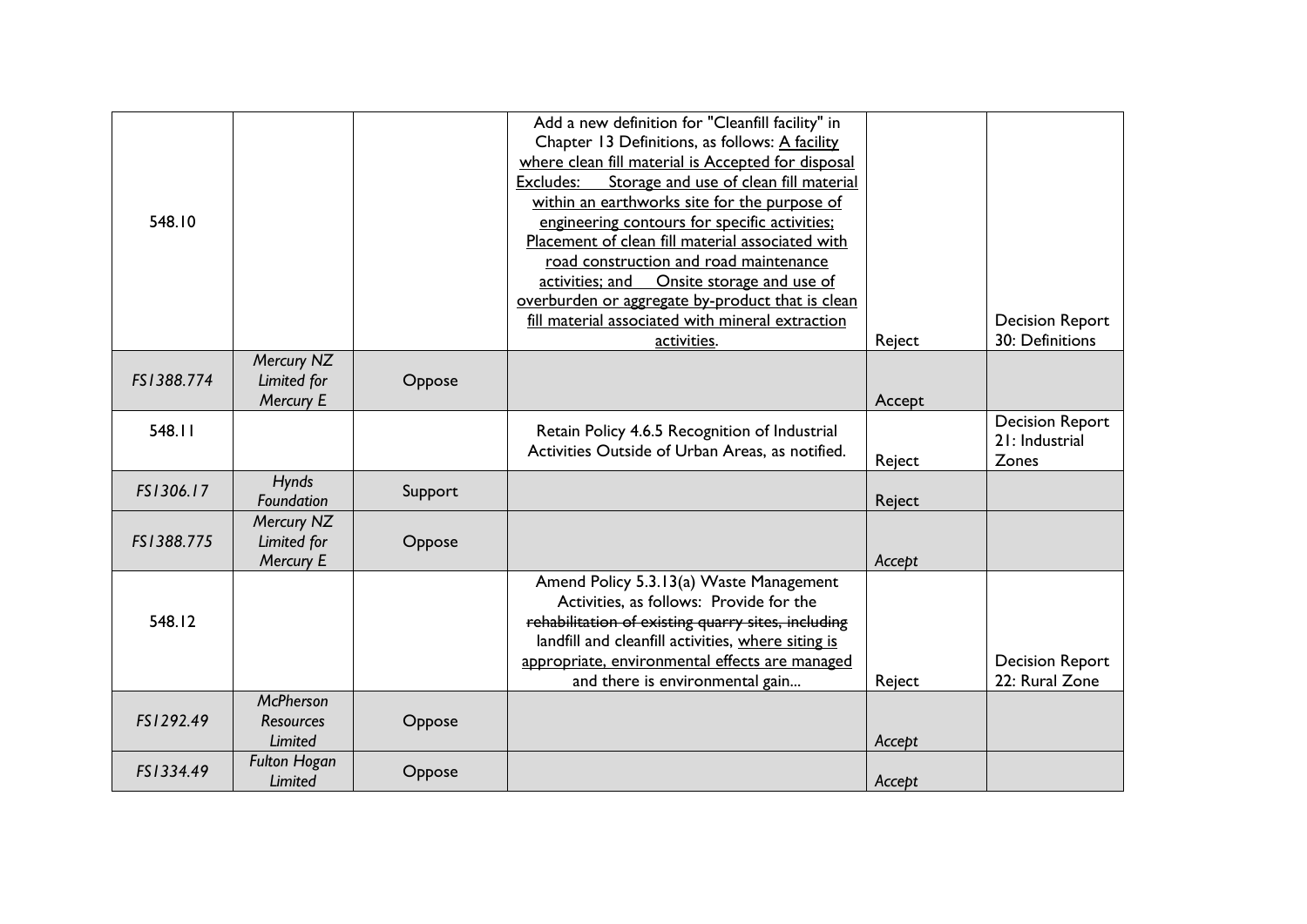| 548.13     |                                        |        | Add P7 Waste Management Facility to Rule<br>21.1.1 Permitted activities and one new Activity<br>Specific Condition as follows: Excludes disposal<br>of waste to land.                                                                                                                                                                                                                                                                                                                                                                                                         | Reject         | <b>Decision Report</b><br>21: Industrial<br>Zones |
|------------|----------------------------------------|--------|-------------------------------------------------------------------------------------------------------------------------------------------------------------------------------------------------------------------------------------------------------------------------------------------------------------------------------------------------------------------------------------------------------------------------------------------------------------------------------------------------------------------------------------------------------------------------------|----------------|---------------------------------------------------|
| FS1049.2   | Craig Hall                             | Oppose |                                                                                                                                                                                                                                                                                                                                                                                                                                                                                                                                                                               | Accept         |                                                   |
| FS1388.776 | Mercury NZ<br>Limited for<br>Mercury E | Oppose |                                                                                                                                                                                                                                                                                                                                                                                                                                                                                                                                                                               | Accept         |                                                   |
| 548.14     |                                        |        | Delete Rule 21.1.2 D2 Cleanfill as a<br>Discretionary Activity; AND Add a new<br>Restricted Discretionary Activity for Cleanfill in<br>Rule 21.1 Industrial Zone Heavy; AND Add the<br>following matters of discretion:<br>Waste<br>Design and construction Site<br><b>Acceptance</b><br>operation procedures Response to natural<br>hazards Management of non-complying<br>material and monitoring.<br>Monitoring                                                                                                                                                            | Reject         | <b>Decision Report</b><br>21: Industrial<br>Zones |
| FS1049.3   | Craig Hall                             | Oppose |                                                                                                                                                                                                                                                                                                                                                                                                                                                                                                                                                                               | Accept         |                                                   |
| FS1388.777 | Mercury NZ<br>Limited for<br>Mercury E | Oppose |                                                                                                                                                                                                                                                                                                                                                                                                                                                                                                                                                                               | Accept         |                                                   |
| 548.15     |                                        |        | Delete Rule 22.1.5 D4 Waste Management<br>facilities as a Discretionary Activity; AND Add a<br>new Restricted Discretionary activity for<br>Cleanfill outside of an Outstanding Natural<br>Landscape; an Outstanding Natural Feature, an<br>Outstanding Natural Character Area; and a High<br>Natural Character Area in Rule 22.1.5<br>Discretionary Activities; AND Add the following<br>matters of discretion:<br><b>Waste Acceptance</b><br>Site operation<br>Design and construction<br>procedures<br>Response to natural hazards<br>Management of non-complying material | Accept in Part | <b>Decision Report</b><br>22: Rural Zone          |